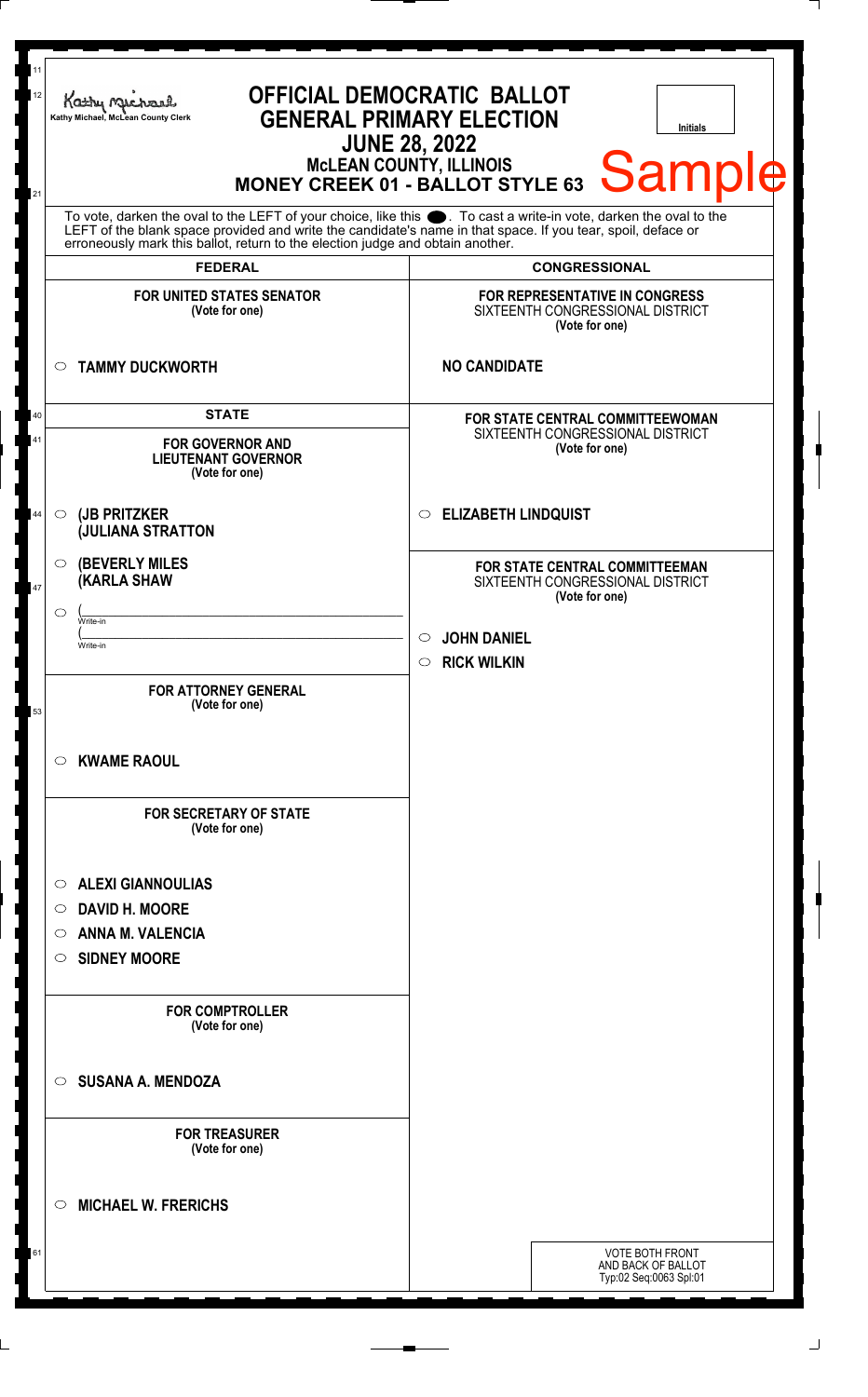|                                                                                                                            | <b>OFFICIAL DEMOCRATIC BALLOT - GENERAL PRIMARY ELECTION - JUNE 28, 2022</b>                                                        |
|----------------------------------------------------------------------------------------------------------------------------|-------------------------------------------------------------------------------------------------------------------------------------|
| <b>LEGISLATIVE</b>                                                                                                         | <b>JUDICIAL</b>                                                                                                                     |
| <b>FOR STATE SENATOR</b><br>FIFTY-THIRD LEGISLATIVE DISTRICT<br>(Vote for one)                                             | FOR JUDGE OF THE CIRCUIT COURT<br>ELEVENTH JUDICIAL CIRCUIT<br>(To fill the vacancy of the Hon. Scott Drazewski)<br>(Vote for one)  |
| <b>NO CANDIDATE</b>                                                                                                        | <b>NO CANDIDATE</b>                                                                                                                 |
| <b>REPRESENTATIVE</b>                                                                                                      |                                                                                                                                     |
| <b>FOR REPRESENTATIVE</b><br>IN THE GENERAL ASSEMBLY<br>ONE HUNDRED AND FIFTH<br>REPRESENTATIVE DISTRICT<br>(Vote for one) | FOR JUDGE OF THE CIRCUIT COURT<br>ELEVENTH JUDICIAL CIRCUIT<br>(To fill the vacancy of the Hon. Paul G. Lawrence)<br>(Vote for one) |
| <b>NO CANDIDATE</b>                                                                                                        | <b>NO CANDIDATE</b>                                                                                                                 |
| <b>COUNTY</b>                                                                                                              | <b>PRECINCT</b>                                                                                                                     |
| <b>FOR COUNTY CLERK</b><br>(Vote for one)                                                                                  | FOR PRECINCT COMMITTEEPERSON<br>MONEY CREEK 01<br>(Vote for one)                                                                    |
| ○ LAURA McBURNEY                                                                                                           | <b>DENNIS KILLIAN</b><br>$\circ$                                                                                                    |
| <b>FOR COUNTY TREASURER</b><br>(Vote for one)                                                                              |                                                                                                                                     |
| <b>NO CANDIDATE</b>                                                                                                        |                                                                                                                                     |
| <b>FOR COUNTY SHERIFF</b><br>(Vote for one)                                                                                |                                                                                                                                     |
| <b>NO CANDIDATE</b>                                                                                                        |                                                                                                                                     |
| <b>REGIONAL OFFICE</b><br>OF EDUCATION                                                                                     |                                                                                                                                     |
| FOR REGIONAL SUPERINTENDENT OF SCHOOLS<br>(DeWITT, LIVINGSTON, LOGAN AND McLEAN COUNTIES)<br>(Vote for one)                |                                                                                                                                     |
| <b>NO CANDIDATE</b>                                                                                                        |                                                                                                                                     |
| <b>COUNTY BOARD</b><br><b>FOR COUNTY BOARD MEMBER</b><br><b>COUNTY BOARD DISTRICT 1</b><br>(Vote for not more than two)    |                                                                                                                                     |
| <b>JANIS B. HOLLINS</b><br>$\bigcirc$                                                                                      |                                                                                                                                     |
| <b>MARCIA S. BEAMAN</b><br>$\circ$                                                                                         |                                                                                                                                     |
|                                                                                                                            |                                                                                                                                     |
|                                                                                                                            | YOU HAVE NOW<br><b>COMPLETED VOTING</b>                                                                                             |
|                                                                                                                            | VOTE BOTH FRONT<br>AND BACK OF BALLOT<br>Typ:02 Seq:0063 Spl:01                                                                     |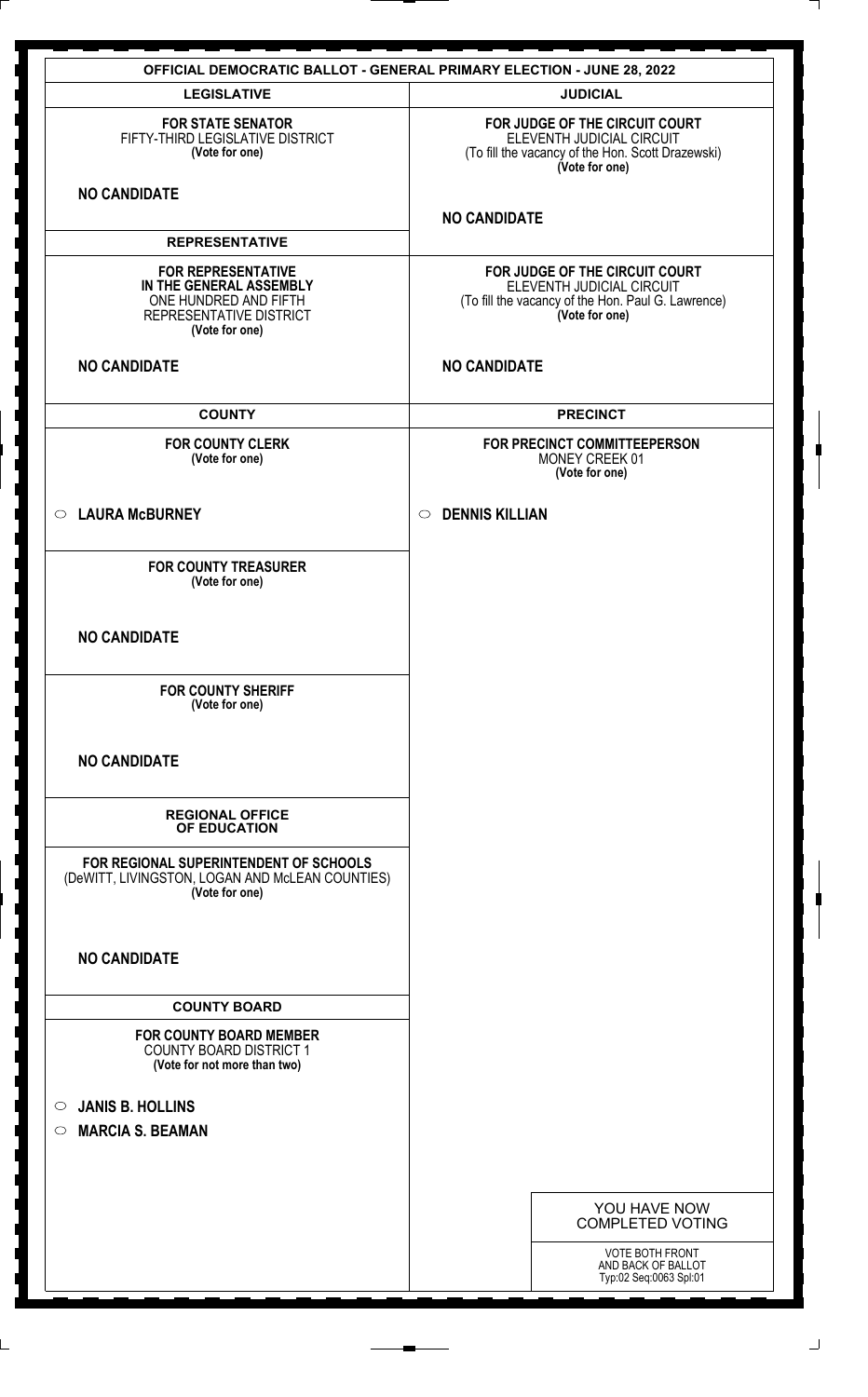| 11<br><b>OFFICIAL DEMOCRATIC BALLOT</b><br>12<br>Kathy Michael<br><b>GENERAL PRIMARY ELECTION</b><br>Kathy Michael, McLean County Clerk<br><b>Initials</b><br><b>JUNE 28, 2022</b><br>MCLEAN COUNTY, ILLINOIS<br>MONEY CREEK 01 - BALLOT STYLE 64 Sample<br>21<br>To vote, darken the oval to the LEFT of your choice, like this . To cast a write-in vote, darken the oval to the<br>LEFT of the blank space provided and write the candidate's name in that space. If you tear, spoil, deface or<br>erroneously mark this ballot, return to the election judge and obtain another.<br><b>FEDERAL</b><br><b>CONGRESSIONAL</b> |                                                                                                                                                        |  |
|--------------------------------------------------------------------------------------------------------------------------------------------------------------------------------------------------------------------------------------------------------------------------------------------------------------------------------------------------------------------------------------------------------------------------------------------------------------------------------------------------------------------------------------------------------------------------------------------------------------------------------|--------------------------------------------------------------------------------------------------------------------------------------------------------|--|
|                                                                                                                                                                                                                                                                                                                                                                                                                                                                                                                                                                                                                                |                                                                                                                                                        |  |
| <b>TAMMY DUCKWORTH</b><br>$\circ$                                                                                                                                                                                                                                                                                                                                                                                                                                                                                                                                                                                              | <b>NO CANDIDATE</b>                                                                                                                                    |  |
| <b>STATE</b><br>40<br>41<br><b>FOR GOVERNOR AND</b><br><b>LIEUTENANT GOVERNOR</b><br>(Vote for one)                                                                                                                                                                                                                                                                                                                                                                                                                                                                                                                            | <b>FOR STATE CENTRAL COMMITTEEWOMAN</b><br>SIXTEENTH CONGRESSIONAL DISTRICT<br>(Vote for one)                                                          |  |
| (JB PRITZKER<br>44<br>$\circ$<br><b>JULIANA STRATTON</b>                                                                                                                                                                                                                                                                                                                                                                                                                                                                                                                                                                       | <b>ELIZABETH LINDQUIST</b><br>$\circ$                                                                                                                  |  |
| <b>(BEVERLY MILES)</b><br>O<br><b>(KARLA SHAW</b><br>47<br>◯<br>Write-in<br>Write-in                                                                                                                                                                                                                                                                                                                                                                                                                                                                                                                                           | FOR STATE CENTRAL COMMITTEEMAN<br>SIXTEENTH CONGRESSIONAL DISTRICT<br>(Vote for one)<br><b>JOHN DANIEL</b><br>$\circ$<br><b>RICK WILKIN</b><br>$\circ$ |  |
| <b>FOR ATTORNEY GENERAL</b><br>(Vote for one)<br>54<br><b>KWAME RAOUL</b><br>O                                                                                                                                                                                                                                                                                                                                                                                                                                                                                                                                                 |                                                                                                                                                        |  |
| <b>FOR SECRETARY OF STATE</b><br>(Vote for one)                                                                                                                                                                                                                                                                                                                                                                                                                                                                                                                                                                                |                                                                                                                                                        |  |
| <b>ALEXI GIANNOULIAS</b><br>$\circ$<br><b>DAVID H. MOORE</b><br>O<br><b>ANNA M. VALENCIA</b><br>O<br><b>SIDNEY MOORE</b><br>O                                                                                                                                                                                                                                                                                                                                                                                                                                                                                                  |                                                                                                                                                        |  |
| <b>FOR COMPTROLLER</b><br>(Vote for one)                                                                                                                                                                                                                                                                                                                                                                                                                                                                                                                                                                                       |                                                                                                                                                        |  |
| <b>SUSANA A. MENDOZA</b><br>O                                                                                                                                                                                                                                                                                                                                                                                                                                                                                                                                                                                                  |                                                                                                                                                        |  |
| <b>FOR TREASURER</b><br>(Vote for one)                                                                                                                                                                                                                                                                                                                                                                                                                                                                                                                                                                                         |                                                                                                                                                        |  |
| <b>MICHAEL W. FRERICHS</b><br>◯                                                                                                                                                                                                                                                                                                                                                                                                                                                                                                                                                                                                |                                                                                                                                                        |  |
|                                                                                                                                                                                                                                                                                                                                                                                                                                                                                                                                                                                                                                | <b>VOTE BOTH FRONT</b><br>AND BACK OF BALLOT<br>Typ:02 Seq:0064 Spl:01                                                                                 |  |